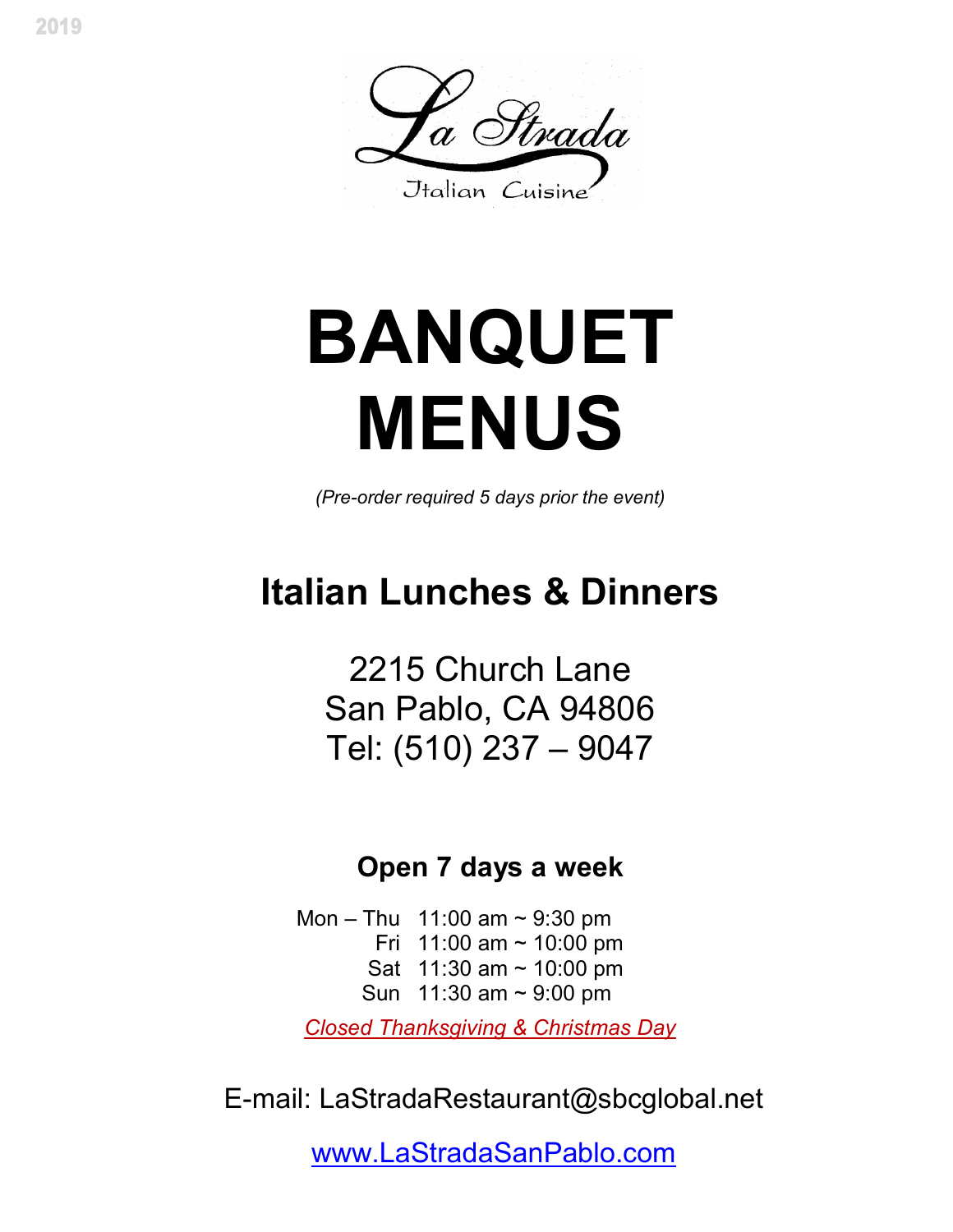# *General Information*



- Our *upper room* can accommodate 65 guests.
- The *bar area* can accommodate up to 25 guests.
- The *downstairs banquet room (private)* can accommodate up to 90 guests
- 35 guests minimum required with no room fee of 4 hours (any additional hours will be \$125 per hour). No additional charge to decorate an hour prior the event.
- Our Banquet Rooms are *not* handicapped accessible.
- A minimum of 25 guests is required to utilize the banquet menus and a minimum of 35 guests for the buffet menu.
- Non-refundable deposit fee of \$300 is required to reserve the banquet room which will be used towards your final bill. If you cancel your event, your deposit will not be refunded.
- Final count of quests and final payment is required 5 days prior the event.
- Projector and screen available for rent (\$50 each)
- Corkage fee \$15.00 per bottle

*\*Other arrangements can be made\** 

All chinaware, glassware, linen, setup and clean up is included.

# *Thank you for considering La Strada as your venue.*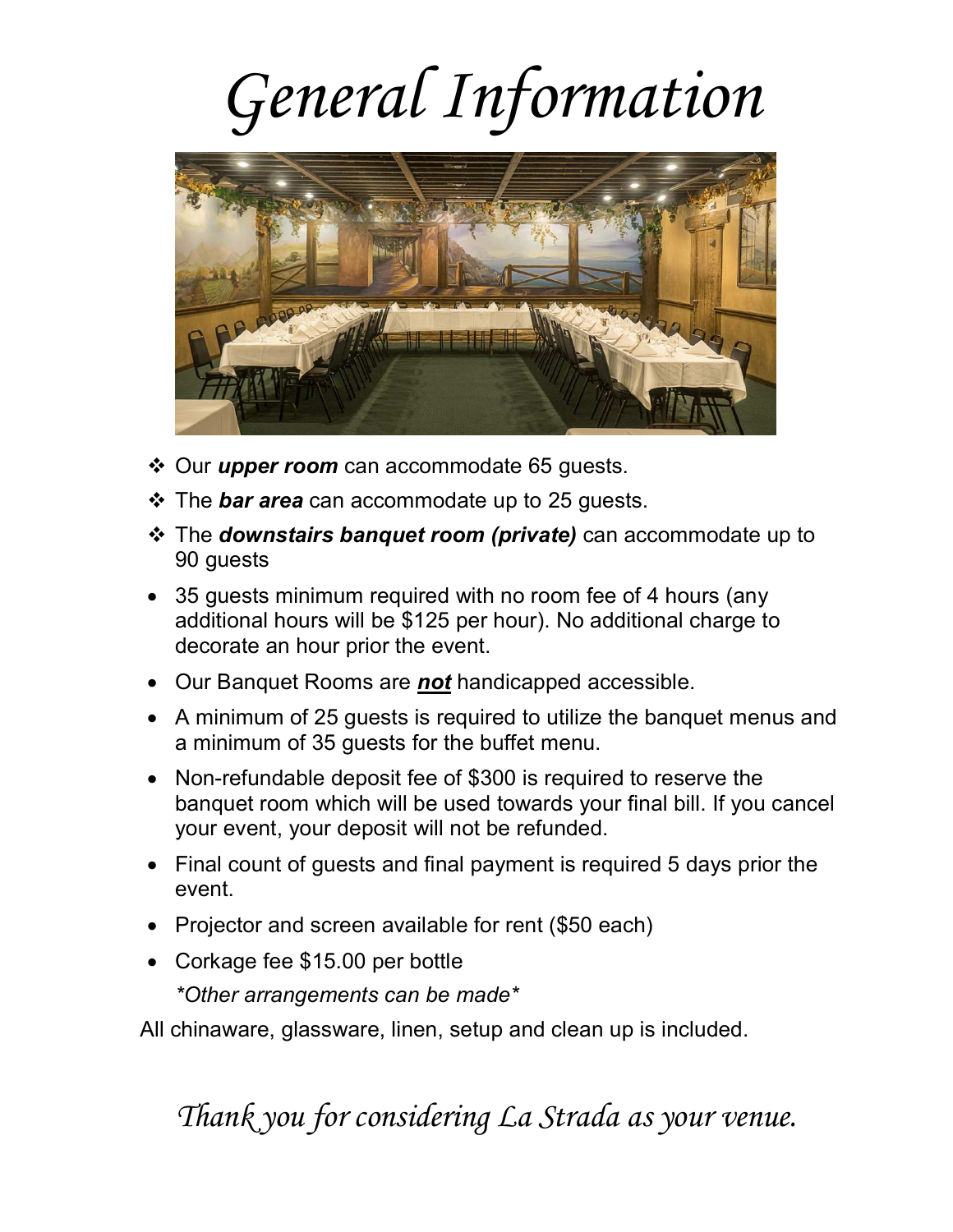# *Banquet Menu 1*

- $\div$  Focaccia and French bread with dipping olive oil served on quest's tables
- ❖ All main courses include house mixed green salad

# **MAIN COURSE CHOICES**

*(Please pick 3 choices from below that will be offered to your guests):* 

 Bistecca (Grilled Angus Rib-Eye steak, brushed with herb butter) (All steaks are cooked at same temperature for all guests:  $\Box$ med rare,  $\Box$  med,  $\Box$  med well)

□ Salmone Picatta (Fish fillet sautéed with white wine, lemon, butter and cappers)

 $\square$  Salmone Lemon dill (Fish fillet with lemon dill sauce)

 Rollatini di Pollo (Breast of chicken stuffed with spinach, bell-peppers, artichoke, gorgonzola cheese in a marsala mushrooms sauce)

 Pollo Cordon-Bleu (Stuffed chicken with ham, mozzarella, garlic, mustard cream sauce)

- All main courses served with seasonal vegetables and choice of second side (please select **one** for the whole party):  $\Box$  Polenta  $\Box$  Garlic Mashed Potatoes
- Beverage: Regular Sodas, Iced-Tea, Coffee Included

--------------------------------------------------------------------------------------------------------------------

### ADD APPETIZERS:

- 1. Add 1 appetizer: Additional \$3 per person
- 2. Add 2 appetizers additional \$5 per person
- 3. Add 3 appetizers additional \$7 per person

 $\Box$  Bruschetta (2 pcs per person)

 $\Box$  Mini Meat Balls (Demi-glaze or Marinara Basil sauce - 3pcs per person)

 $\Box$  Fried Calamari (1 order per every 5 people)

- $\Box$  Antipasto Italiano (1 order per every 6 people)
- $\Box$  Mozzarella Caprese (2pcs per person)
- $\Box$  Pancetta Wrapped Prawns (2pcs per person)

------------------------------------------------------------------------------------------------------------------------

### ADD DESSERT: *choose one*

 $\Box$  Tiramisu  $\Box$  Cheesecake or  $\Box$  Ice-Cream: Additional \$5 per person

 $\Box$  Bringing own cake - mandatory cutting cake fee: Additional \$2 per person ------------------------------------------------------------------------------------------------------------------------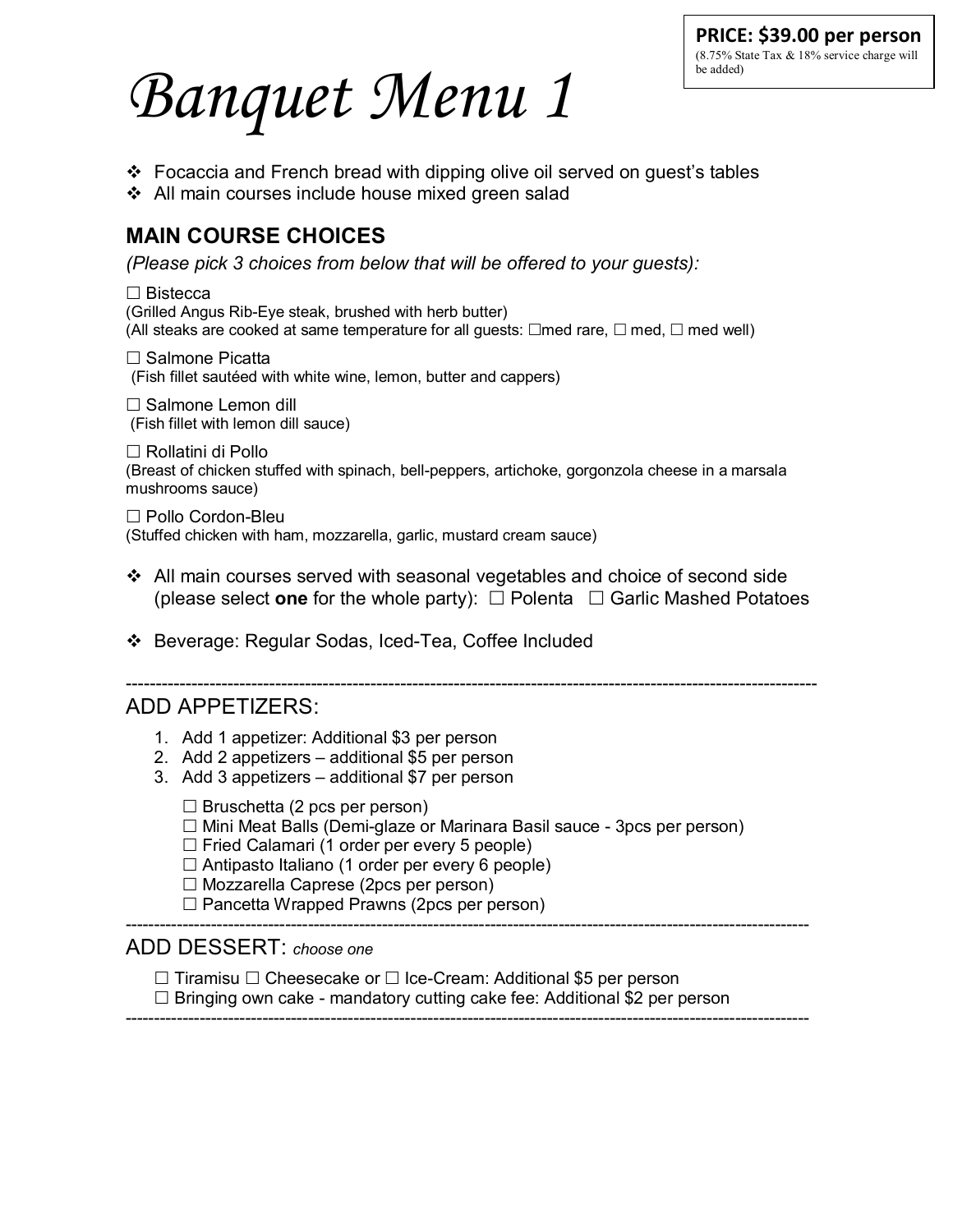*Banquet Menu 2* 

- Focaccia and French bread with dipping olive oil served on guests' tables
- All main courses include house mixed green salad

## **MAIN COURSE CHOICES**

*(Please pick 3 choices from below that will be offered to your guests):* 

| $\Box$ Gamberi alla Bordolese<br>(Prawns sautéed with fresh chopped tomatoes, white wine, garlic)                                                                                                                                                                                                                                   |
|-------------------------------------------------------------------------------------------------------------------------------------------------------------------------------------------------------------------------------------------------------------------------------------------------------------------------------------|
| $\Box$ Petrale Sole<br>(Fish fillet sautéed with white wine, lemon sauce)                                                                                                                                                                                                                                                           |
| $\Box$ Scaloppini Marsala<br>(Veal Marsala with mushrooms)                                                                                                                                                                                                                                                                          |
| $\Box$ New-York Steak<br>(Grilled Angus New-York steak, brushed with herb butter)<br>(All steaks are cooked at same temperature for all guests: $\Box$ med rare, $\Box$ med, $\Box$ med well)                                                                                                                                       |
| $\Box$ Pollo Fiorentina<br>(Breast of chicken, spinach, roasted red bell peppers, mozzarella, white wine)                                                                                                                                                                                                                           |
| □ Pollo Saltimboca<br>(Breast of chicken topped with prosciutto, sage, olives, mozzarella cheese, baked in a brown sauce)                                                                                                                                                                                                           |
| $\div$ All main courses served with seasonal vegetables and choice of second side.<br>(please select one for the whole party): $\Box$ Polenta $\Box$ Garlic Mashed Potatoes                                                                                                                                                         |
| ❖ Beverage: Regular Sodas, Iced-Tea, Coffee Included                                                                                                                                                                                                                                                                                |
| <b>ADD APPETIZERS:</b>                                                                                                                                                                                                                                                                                                              |
| 1. Add 1 appetizer: Additional \$3 per person<br>2. Add 2 appetizers - additional \$5 per person<br>3. Add 3 appetizers - additional \$7 per person                                                                                                                                                                                 |
| $\Box$ Bruschetta (2 pcs per person)<br>□ Mini Meat Balls (Demi-glaze or Marinara Basil sauce - 3pcs per person)<br>$\Box$ Fried Calamari (1 order per every 5 people)<br>$\Box$ Antipasto Italiano (1 order per every 6 people)<br>$\Box$ Mozzarella Caprese (2pcs per person)<br>$\Box$ Pancetta Wrapped Prawns (2pcs per person) |
| ADD DESSERT: choose one                                                                                                                                                                                                                                                                                                             |
| $\Box$ Tiramisu $\Box$ Cheesecake or $\Box$ Ice-Cream: Additional \$5 per person<br>$\Box$ Bringing own cake - mandatory cutting cake fee: Additional \$2 per person                                                                                                                                                                |

--------------------------------------------------------------------------------------------------------------------------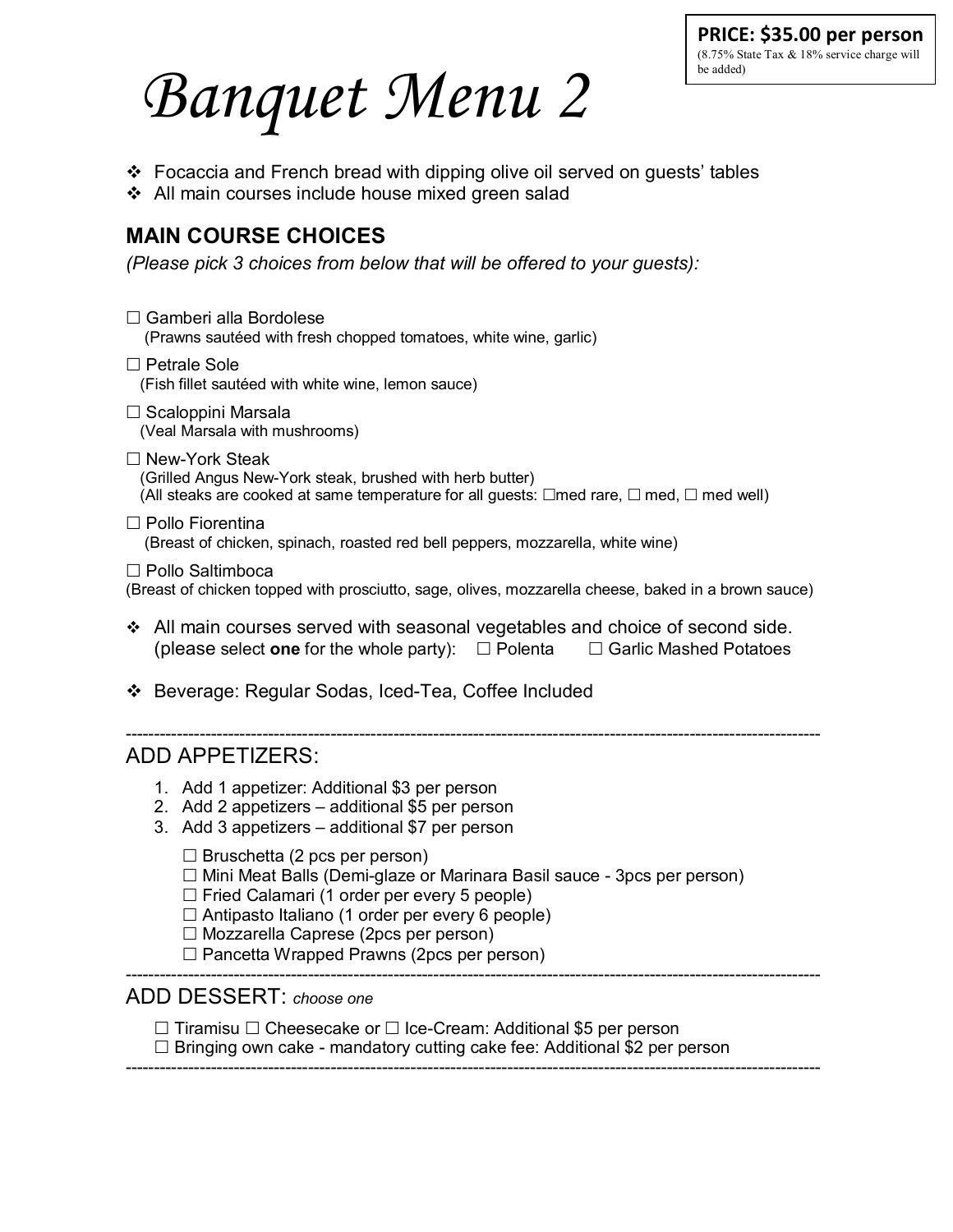#### **PRICE: \$30 per person** (8.75% State Tax & 18% service charge will be added)

# *Banquet Menu 3*

- Focaccia and French bread with dipping olive oil served on guest's tables
- All main courses include house mixed green salad

# **MAIN COURSE CHOICES**

*(Please pick 3 choices from below that will be offered to your guests):* 

 $\Box$  Pacific Red Snapper (Fish fillet sautéed in a white wine, lemon, topped with capers, fresh tomatoes, spring onions)

□ Cheese Ravioli or □Beef Ravioli (Please choose one sauce:  $\Box$  Meat Sauce,  $\Box$  Marinara Basil,  $\Box$  Pesto,  $\Box$  Alfredo)

 $\Box$  Cheese Tortellini or  $\Box$  Beef Tortellini) (Please choose one sauce for all guests:  $\Box$  Meat Sauce,  $\Box$  Marinara Basil,  $\Box$  Pesto,  $\Box$  Alfredo)

 Pollo Marsala (Chicken breast sautéed with marsala wine & mushrooms)

 Pollo Parmesana (Breaded chicken breast in a marinara sauce, parmesan cheese)

 $\Box$  Petto di Pollo (Breaded chicken breast with sun-dried tomatoes, artichoke hearts, spring onions, white wine)

 All main courses served with seasonal vegetables and choice of second side. (please select **one** for the whole party):  $\Box$  Polenta  $\Box$  Garlic Mashed Potatoes

Beverage: Regular Sodas, Iced-Tea, Coffee Included

----------------------------------------------------------------------------------------------------------------------------

## ADD APPETIZERS:

- 1. Add 1 appetizer: Additional \$3 per person
- 2. Add 2 appetizers additional \$5 per person
- 3. Add 3 appetizers additional \$7 per person

 $\square$  Bruschetta (2 pcs per person)

 $\Box$  Mini Meat Balls (Demi-glaze or Marinara Basil sauce - 3pcs per person)

 $\Box$  Fried Calamari (1 order per every 5 people)

 $\Box$  Antipasto Italiano (1 order per every 6 people)

 $\Box$  Mozzarella Caprese (2pcs per person)

 $\Box$  Pancetta Wrapped Prawns (2pcs per person)

## ADD DESSERT: *choose one*

 $\Box$  Tiramisu,  $\Box$  Cheesecake or  $\Box$  Ice-Cream): Additional \$5 per person

 $\Box$  Bringing own cake - mandatory cutting cake fee: Additional \$2 per person

----------------------------------------------------------------------------------------------------------------------------

----------------------------------------------------------------------------------------------------------------------------